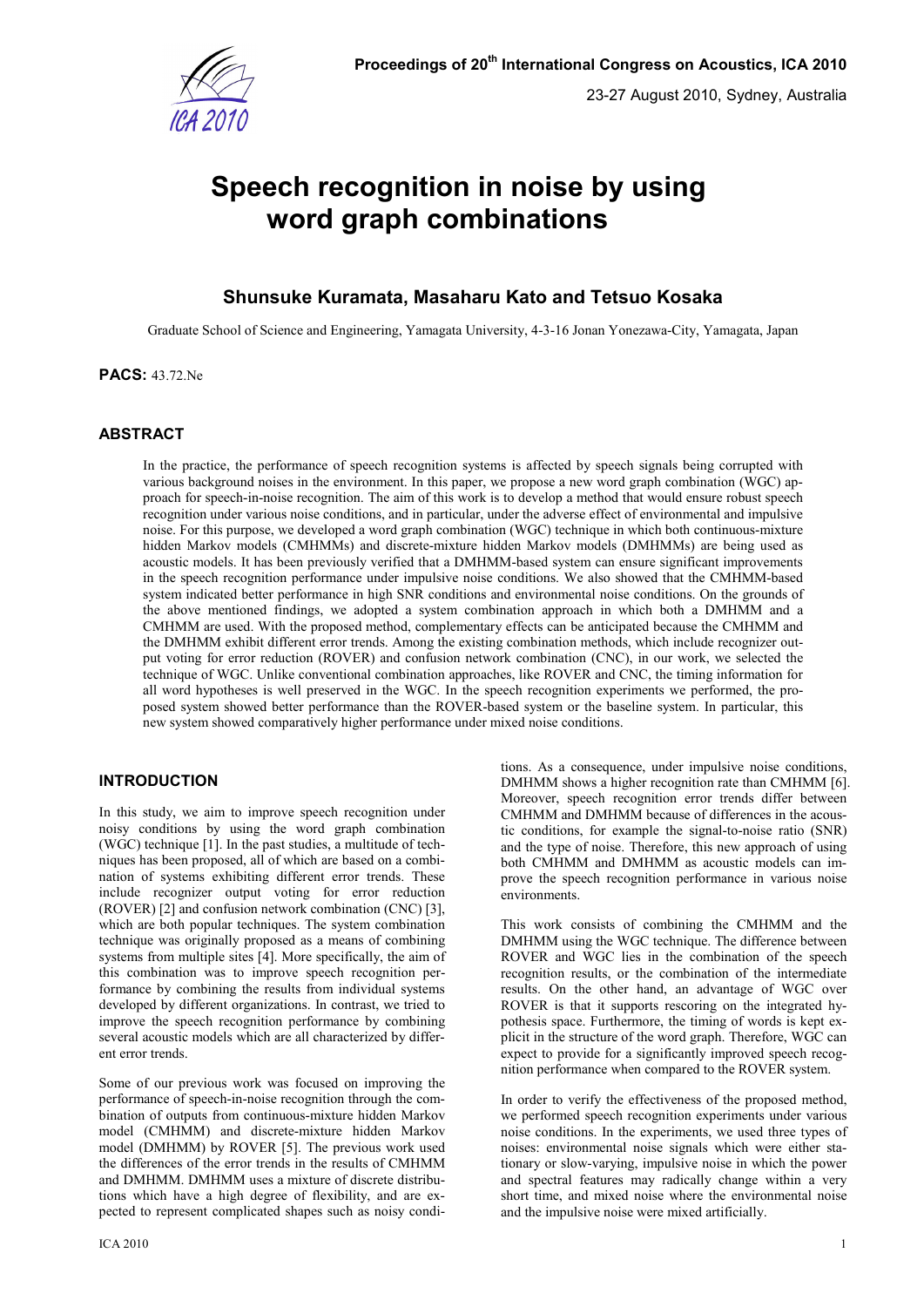## **ACOUSTIC MODELS**

In this paper, CMHMM and DMHMM are used as acoustic models for system combination. This section provides a detailed description of these models.

#### **Continuous-mixture hidden Markov models (CMHMMs)**

In speech recognition, CMHMMs have been widely used as acoustic models, in which the output probability density is modeled by a mixture of Gaussian distributions as follows:

$$
b_i(\boldsymbol{o}_t) = \sum_m w_{im} N(\boldsymbol{o}_t | \boldsymbol{\mu}_m, \boldsymbol{\Sigma}_m).
$$
 (1)

Here,  $N(\boldsymbol{o} \mid \mu_m, \Sigma_m)$  is a Gaussian distribution with mean  $\mu_m$ 

and covariance  $\sum_{m}$ , while  $W_{im}$  is the mixture weight of the m<sup>th</sup> distribution. In this paper, the diagonal covariance was used in consideration of computational cost.

#### **Discrete-mixture hidden Markov models (DMHMMs)**

The DMHMM is a type of discrete hidden Markov model (DHMM) that was originally proposed by Takahashi *et al.* to reduce computational cost in decoding processes [7]. More specifically, two types of the DMHMMs have been proposed. In the first scalar-based quantization is being used [7] and subvector-based quantization in the second [8]. In this paper, we have employed subvector-based DMHMMs. In the subvector-based method, the feature vector is partitioned into *S* subvectors,  $\boldsymbol{\theta}_t = [\boldsymbol{\theta}_{1t}, ..., \boldsymbol{\theta}_{st}, ..., \boldsymbol{\theta}_{St}]$  and vector quantization ( VQ ) codebooks are provided for each subvector. Subse-

quently, the feature vector  $\boldsymbol{o}_t$  is quantized as follows:

$$
q(\boldsymbol{o}_t) = [q_1(\boldsymbol{o}_{1t}),...,q_s(\boldsymbol{o}_{st}),...,q_s(\boldsymbol{o}_{st})],
$$
\n(2)

where  $q_s(\boldsymbol{\mathcal{O}}_{st})$  is the discrete symbol for the s<sup>th</sup> subvector. The output distribution of the DMHMM,  $b_i(\boldsymbol{o}_t)$ , is given by the expression:

$$
b_i(\boldsymbol{o}_t) = \sum_m w_{im} \prod_s \hat{p}_{sim}(q_s(\boldsymbol{o}_{St})), \qquad (3)
$$

where  $W_{im}$  is the mixture coefficient for the m<sup>th</sup> mixture in state  $i$ , and  $\hat{p}_{sim}(q_s(\boldsymbol{\sigma}_{s})$  is the probability of the discrete symbol for the s<sup>th</sup> subvector.

In the remainder of this section, we describe the method used for the estimation of the DMHMM parameters based on the maximum *a posteriori* (MAP) criterion. An estimate of the maximum likelihood (ML) of the discrete probability  $p_{\text{sim}}(k)$ is calculated with the use of the following expression:

$$
p_{sim}(k) = \frac{\sum_{t=1}^{T} \gamma_{imt} \delta(q_s(o_{st}), k)}{\sum_{t=1}^{T} \gamma_{imt}},
$$
\n(4)

where  $k$  is the index of the subvector codebook and  $\gamma_{imt}$  is the probability of the m<sup>th</sup> mixture component being in state  $\hat{i}$ 

at time *t* . If we assume that the prior distribution is represented by the Dirichlet distribution, the estimate of the DMHMM  $\hat{p}_{sim}(k)$  based on the MAP criterion is given by the following expression:

$$
\hat{p}_{sim}(k) = \frac{\tau \cdot p_{sim}^0(k) + n_{im} \cdot p_{sim}(k)}{\tau + n_{im}}\,,\tag{5}
$$

where  $p_{sim}^{0}(k)$  is the constrained prior value of the discrete probability and  $\tau$  indicates the relative balance between the corresponding prior value and the observed data. In our experiments,  $\tau$  was set to 10.0 based on the results of comparative experiments. Although both the mixture coefficient and transition probability can be estimated by means of the MAP criterion, only the output probability is being estimated in this paper.

#### **Compensation of DMHMMs**

To improve the noise robustness of speech recognition, a compensation method for discrete distributions is applied. It is more likely that a significant reduction of the output probability will appear under severe mismatch conditions caused by unknown noise. This method can alleviate the adverse effect of the unknown noise during the decoding process. If one of the subvector probabilities,  $\hat{p}_{sim}(q_s(\boldsymbol{o}_{st}))$ , in Eq. (3) is close to 0, the output probability,  $b_i(\boldsymbol{o}_i)$ , will also be close to 0. In this case, noise will have a detrimental effect on the decoding process, even if the time length of exposure to noise is short. In the compensation of DMHMMs, a threshold is set for the discrete probability, and the detrimental effect of noise is reduced. The compensation method can be described as follows: if in Eq. (3)  $\hat{p}_{sim}(q_s(\boldsymbol{\theta}_{st})) < dth$ , the output probability is set to *dth*, where *dth* is the threshold value for the subvector. The threshold was set to 0.00025 in this paper.

## **WORD GRAPH COMBINATION (WGC)**

## **Overview**

In this section, we describe the system combination approach proposed for speech-in-noise recognition. It aims to raise the speech recognition rate by combining the output of CMHMM with that of DMHMM. The system combination approach has been proven to result in significant improvements if the speech recognition results are substantially different between systems. Since the speech recognition results from DMHMMs and CMHMMs are different between each other under noisy conditions, the performance is expected to improve. The procedure followed for WGC is provided below.

- 1. An input speech is decoded using two acoustic models (AM1, AM2), and a bigram language model. Then, two word graphs, WG1 and WG2, are obtained by the decoding process.
- The two word graphs (WG1, WG2) are combined to form one single word graph, *WG<sup>C</sup>* .
- 3. The word graph  $WG_C$  is rescored using the two acoustic models and a trigram language model. In this step, the two scores obtained by AM1 and AM2 are merged to obtain one single score. Further details of the scoring process are available in the next section.

The procedure of the WGC is shown in Figure 1.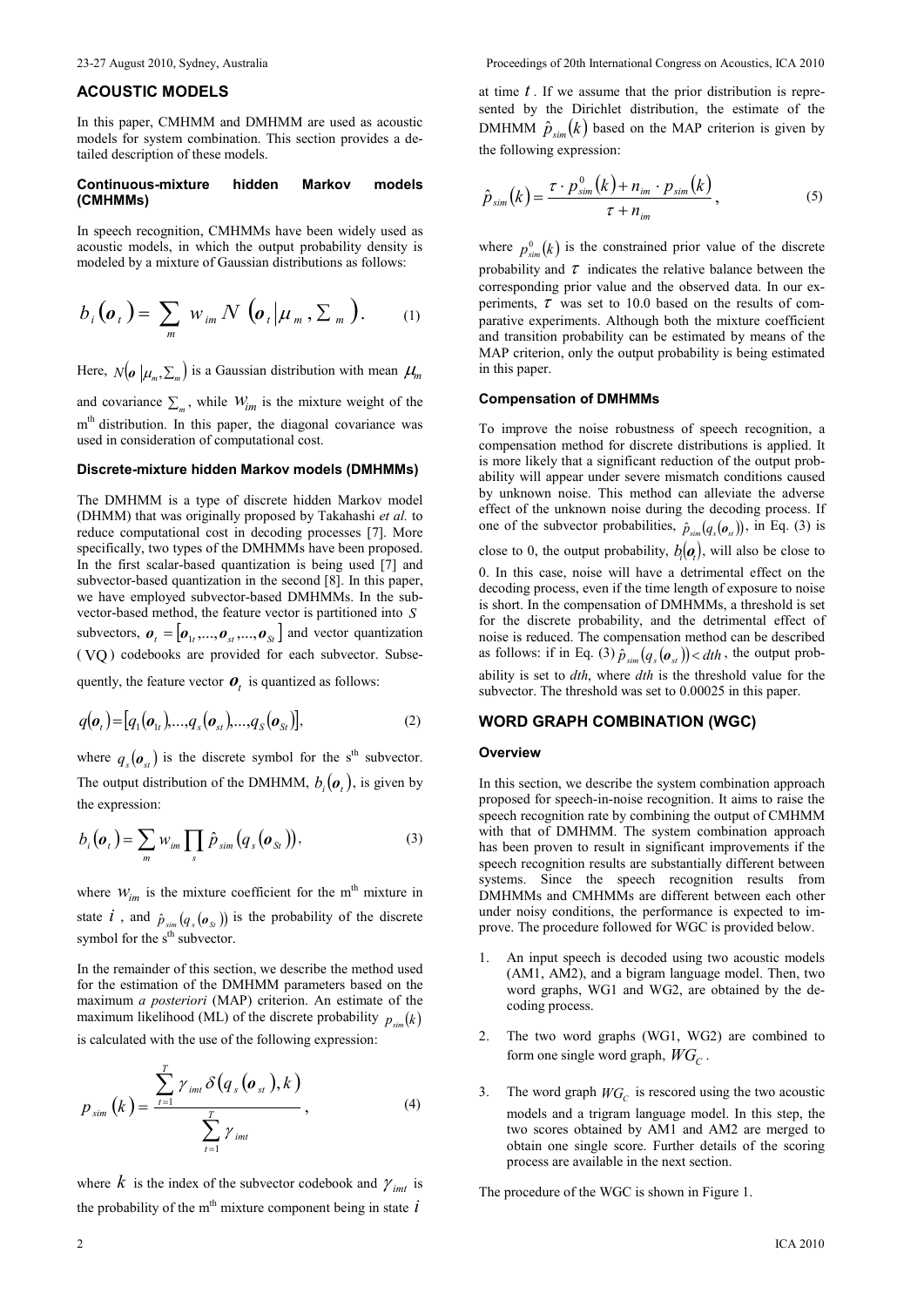

**Recognition results**

**Figure 1**. Block diagram of the WGC technique.

#### **Algorithm of WGC**

Suppose that there are *N* word graphs,  $W_1, W_2, ..., W_N$ , to be combined. If two arcs,  $q_1$  in  $W_1$  and  $q_2$  in  $W_2$ , are equal, the two word graphs,  $W_1$  and  $W_2$ , can be combined as follows:

$$
W_1 + W_2
$$
  
= { $q = q_1 + q_2 | q_1 = q_2$ }  $\bigcup$  { $q_1 | q_1 \notin W_2$ }  $\bigcup$  { $q_2 | q_2 \notin W_1$  }. (6)

Two equal arcs are defined as equal when they have the same word ID, start time and end time. A detailed description of the algorithm behind WGC has been provided by Chen and Lee [1].

#### **Scoring methods**

In this section, two types of scoring methods are described. They are denoted by the terms "average score" and "weighted score". According to the "average score" method, the merged score  $P'_m$  for the  $m^{th}$  edge is given by the expression:

$$
P'_{m} = \frac{1}{N} \sum_{k=1}^{N} p_{m}^{k},
$$
\n(7)

where *N* is the number of systems, and  $p_m^k$  is the score for the  $m<sup>th</sup>$  edge in system  $k$ . In this study,  $N$  has been set to two. The "weighted score" of  $m<sup>th</sup>$  edge is calculated as follows:

$$
P'_m = (1 - \alpha)P^1_m + \alpha P^2_m, \qquad (8)
$$

where  $P_m^1$  is the score calculated by CMHMMs, and  $P_m^2$  is the score provided by DMHMMs, while  $\alpha$  indicates the balance between CMHMMs and DMHMMs.

## **EXPERIMENTAL SETUP**

We used the "Japanese Newspaper Article Sentences" (JNAS) as training and test data. More specifically, two sets of training data were used; one for clean training, and the other for multi-condition training [9]. The training data set

consists of 15,732 Japanese sentences uttered by 102 male speakers. For clean training, no noise had been added to the data. On the other hand, for multi-condition training, all these utterances were divided into 20 subsets. No noise was added to four subsets. In the remainder of the data, noise was artificially added. Four types of noise–train, crowd, car and exhibition hall–were selected and added to the utterances at a SNR of 20, 15, 10 and 5 dB. We used four types of acoustic models; clean condition CMHMMs (CC CMHMM), clean condition DMHMMs (CC DMHMM), multi-condition CMHMMs (MC CMHMM) and multi-condition DMHMMs (MC DMHMM) in our speech recognition experiments. The training method employed for each one of these acoustic models is explained below. The CC CMHMMs were trained by ML estimation using the clean training data. The CC DMHMMs were trained by MAP estimation using clean training data. The initial models used for their training were derived from the conversion of the CC CMHMMs into DMHMMs. The MC CMHMMs were trained by ML estimation using multi-condition training data and CC CMHMMs were used as initial models. The MC DMHMMs were trained by MAP estimation using multi-condition training data. In this case, the initial models were obtained by converting MC CMHMMs into DMHMMs. The three types of test sets used were as follows.

Test set for environmental noise Four types of noise–station, factory, street crossing and

elevator hall–were added to 100 sentences uttered by 10 male speakers at a SNR of 20, 15, 10 and 5 dB. These noises were different from those of the training data.

Test set for impulsive noise The impulsive noise signals were added to 100 sen-

tences uttered by 10 male speakers. Three types of impulsive noise were selected from the Real World Computing Partnership (RWCP) database [10], namely:

**whistle3** blowing a whistle;

| claps1 | handclaps; |
|--------|------------|

**bank** hitting a coin bank.

These noise signals were added to speech data at intervals of 1 sec and a SNR of 0 dB. The SNR was calculated as the average power of the speech data divided by the maximum power of the impulsive noise. The maximum power was determined from power values that were calculated from the impulsive noise data every 30 msec.

Test set for mixed noise

Noise signals from above two test sets were mixed artificially to make a new test set. Four types of noises were prepared at a SNR of 10 dB as environmental noises. These noises were mixed with three impulsive noises. Thus, twelve types of noises were used for evaluation of the proposed system.

The speech analysis conditions are summarized in Table 1. The structure of CMHMM and DMHMM was 2000-state HMnet (set of shared state triphones), and the number of mixture components was 16. Table 2 summarizes the subvector allocation and the codebook size for DMHMM. Although ∆ and  $\Delta^2$  have been omitted from the table, all the codebooks were designed in the same manner. A two-pass search decoder using a bigram and a trigram was used in speech recognition. Decoding was performed in the first pass by means of a one-pass algorithm, in which a framesynchronous beam search algorithm and a tree-structured lexicon were applied. The bigram and trigram models were trained using 45 months of newspapers article sentences. The trained language models had 5 K word entries.

In the case of ROVER, 50 different outputs are combined. These 50 outputs were obtained by varying parameters such as language weight and word insertion penalty. More specifi-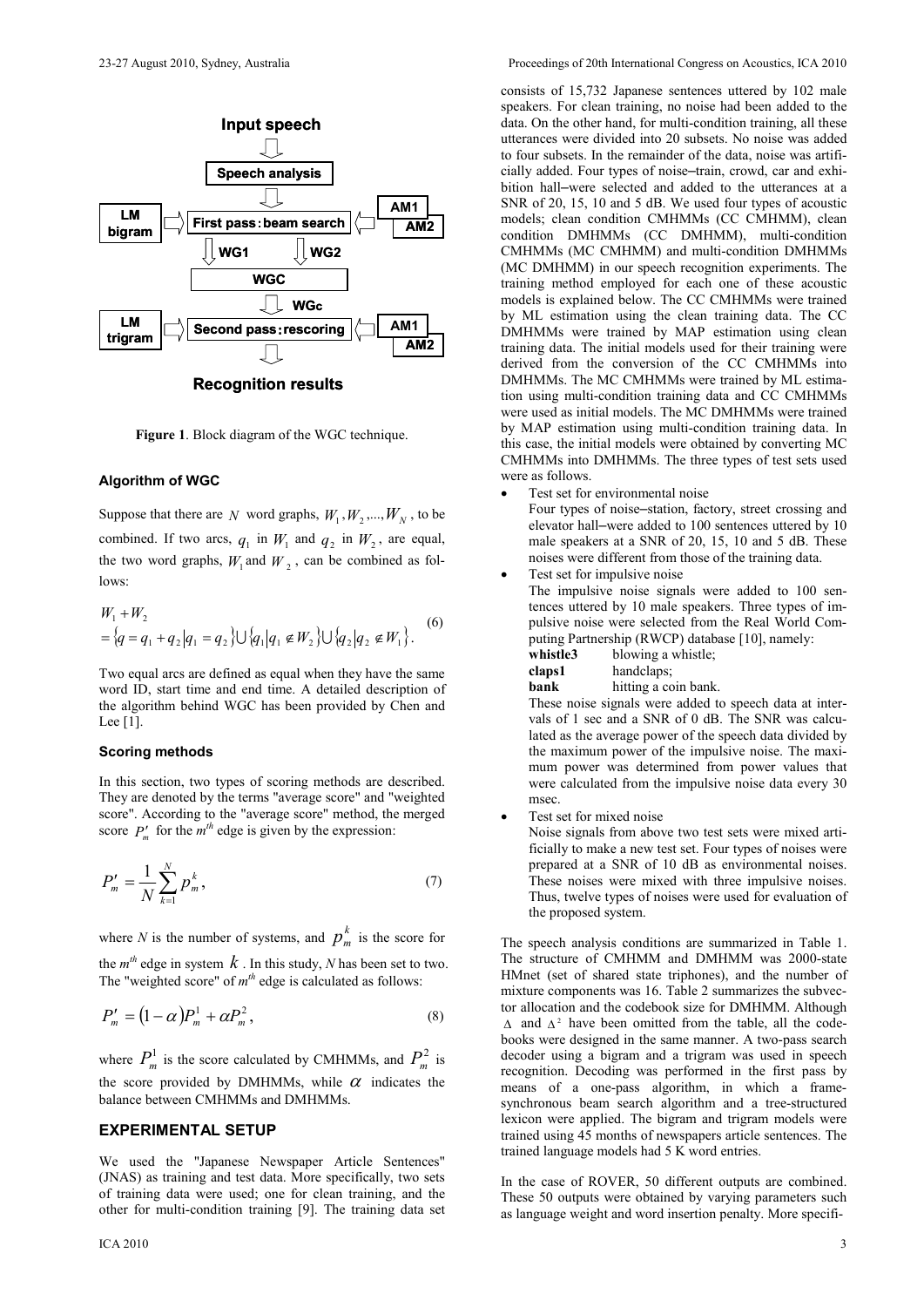| <b>Table 1.</b> Speech analysis conditions |                                                                             |  |  |
|--------------------------------------------|-----------------------------------------------------------------------------|--|--|
| Sampling<br>frequency                      | $16$ kHz                                                                    |  |  |
| Quantization                               | $16$ bit                                                                    |  |  |
| Frame length                               | 32 msec                                                                     |  |  |
| Frame period                               | 8 msec                                                                      |  |  |
| Analysis window                            | Hamming window                                                              |  |  |
| Feature vector                             | MFCC (1-12), log power+ $\Delta + \Delta\Delta$<br>(total of 39 dimensions) |  |  |
| Normalization                              |                                                                             |  |  |
|                                            |                                                                             |  |  |

| <b>Table 2.</b> Codebook size for each subvector                    |    |    |    |    |                                           |    |    |
|---------------------------------------------------------------------|----|----|----|----|-------------------------------------------|----|----|
| Parameter $logP$ $C_1$ , $C_3$ , $C_5$ , $C_7$ , $C_9$ , $C_{11}$ , |    |    |    |    |                                           |    |    |
|                                                                     |    |    |    |    | $C_2 \tC_4 \tC_6 \tC_8 \tC_{10} \tC_{12}$ |    |    |
| CB size                                                             | 64 | 64 | 64 | 64 | 64.                                       | 64 | 64 |
|                                                                     |    |    |    |    |                                           |    |    |

**Table 3**. Values of language weight and word insertion penalty for each acoustic model and noise condition

| Environmental | <b>CMHMM</b> | language weight   | $12 \sim 24$   |
|---------------|--------------|-------------------|----------------|
| noise         |              | insertion penalty | $-8 \sim -64$  |
|               | <b>DMHMM</b> | language weight   | $12 \sim 24$   |
|               |              | insertion penalty | $-8 \sim -48$  |
| Impulsive     | <b>CMHMM</b> | language weight   | $21 \sim 33$   |
| noise         |              | insertion penalty | $-48 \sim -80$ |
|               | <b>DMHMM</b> | language weight   | $18 \sim 34$   |
|               |              | insertion penalty | $-40 \sim -72$ |
| Mixed noise   | <b>CMHMM</b> | language weight   | $16 \sim 28$   |
|               |              | insertion penalty | $0 \sim -72$   |
|               | <b>DMHMM</b> | language weight   | $14 \sim 30$   |
|               |              | insertion penalty | $-14 \sim -66$ |

cally, five different values were used for the language weight and five values for the word insertion penalty. Namely,  $5 \times 5$ = 25 types of parameter sets were prepared for both the CMHMMs and the DMHMMs. In the end, a total of 50 outputs were combined. The values of language weight and insertion penalty in each noise condition and acoustic model are summarized in Table 3. These parameters were set based on the results of prior experiments.

## **RESULTS AND DISCUSSION**

### **Speech recognition experiments under environmental noise conditions**

The experimental results of the combination of the MC CMHMM with the MC DMHMM under environmental noise

|                    | Before combination   |                    |                    | Structure combination |
|--------------------|----------------------|--------------------|--------------------|-----------------------|
| <b>SNR</b><br>(dB) | MC<br><b>CMHMM</b>   | MC<br><b>DMHMM</b> | MC<br><b>CMHMM</b> | МC<br><b>DMHMM</b>    |
| $\infty$           | 6.21                 | 5.69               | 5.80               | 5.38                  |
| 20                 | 7.79                 | 8.10               | 7.87               | 7.87                  |
| 15                 | 11.52                | 11.59              | 11.49              | 11.34                 |
| 10                 | 24.43                | 23.50              | 22.59              | 21.64                 |
| 5                  | 52.23                | 49.79              | 50.67              | 48.50                 |
| Ave.               | 22.94                | 22.21              | 22.13              | 21.34                 |
|                    | Score combination    |                    | <b>ROVER</b>       |                       |
|                    | Without<br>weighting | $\alpha = 0.9$     |                    |                       |
| $\infty$           | 5.80<br>5.59         |                    |                    | 5.49                  |
| 20                 | 7.89                 | 7.97               | 7.61               |                       |
| 15                 | 11.36                | 11.44              | 11.44              |                       |
| 10                 | 21.87                | 21.30              | 23.42              |                       |
| 5                  | 48.86<br>47.90       |                    | 50.60              |                       |
|                    |                      |                    |                    |                       |



**Figure 2.** Relation between the parameter  $\alpha$  and the WER (%) under environmental noise conditions

conditions are summarized in Table 4. Here, the word error rate (WER) is provided for each model used. The term "structure combination" means that the structures of two word graphs were combined, but not the scores. On the other hand, "score combination" means that both the structures and scores were combined. The speech recognition results of ROVER are provided for comparison.

Based on the results, we concluded that both the structure and the score combination are effective. In the case of score combination, the performance achieved with weighting was slightly better than without weighting. The best performance can be obtained at  $\alpha$  = 0.9 (see Figure 2). The reason why a large weight should be applied to the DMHMM is that the performance obtained with the use this model was better than CMHMM without combination. Moreover, the performance obtained with the proposed system was better than the ROVER system. On the ground of the above mentioned results, we concluded that the WGC approach is effective.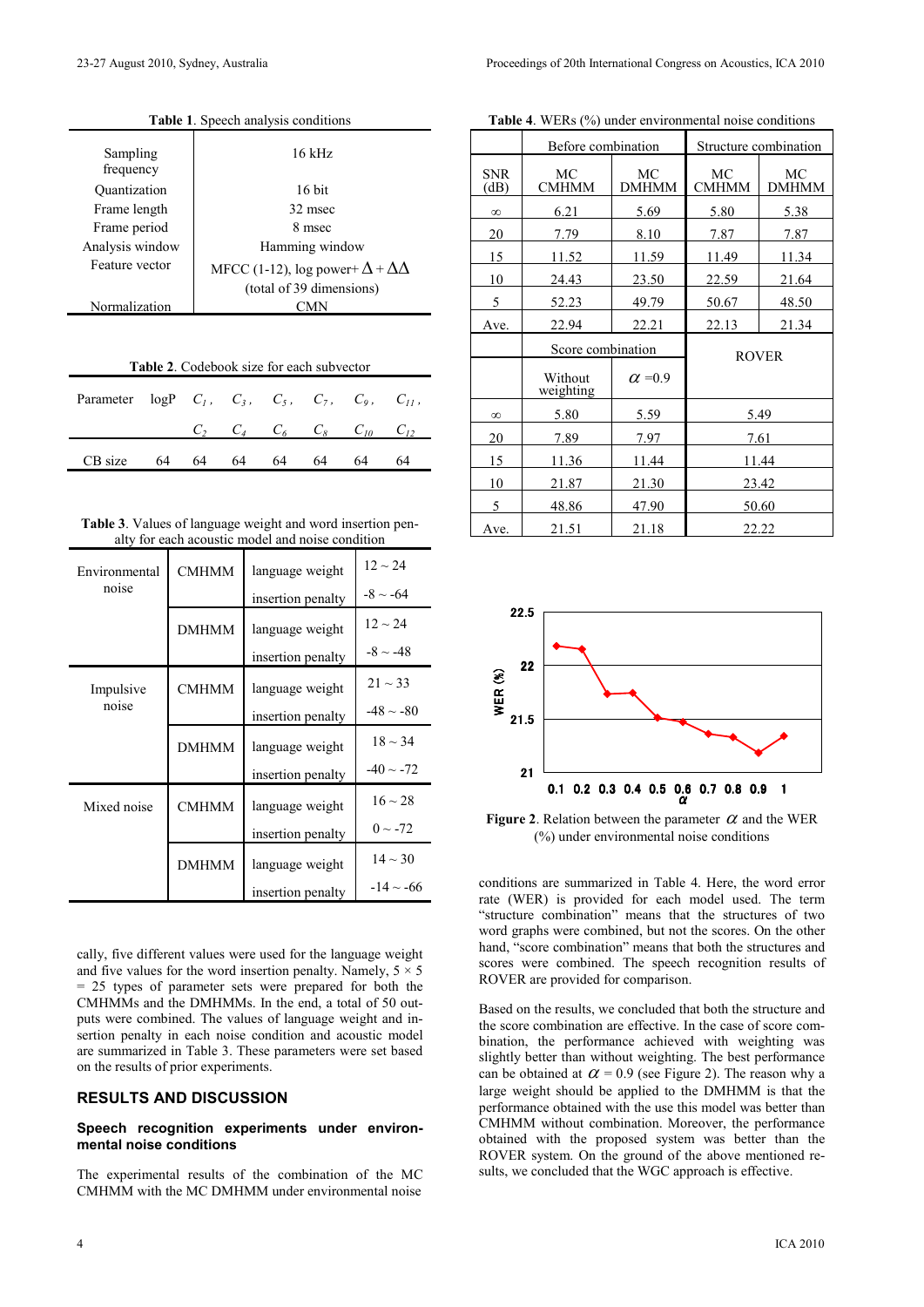|          | Before combination   |                    | Structure combination |                    |  |
|----------|----------------------|--------------------|-----------------------|--------------------|--|
| Noise    | CC<br><b>CMHMM</b>   | CC<br><b>DMHMM</b> | CC<br>CMHMM           | CC<br><b>DMHMM</b> |  |
| bank     | 10.46                | 8.49               | 8.59                  | 8.28               |  |
| claps1   | 12.53                | 9.21               | 12.73                 | 10.04              |  |
| whistle3 | 37.89                | 26.71              | 32.19                 | 26.40              |  |
| Ave.     | 20.29                | 14.80              | 17.84                 | 14.91              |  |
|          | Score combination    |                    | <b>ROVER</b>          |                    |  |
|          | Without<br>weighting | $\alpha = 0.9$     |                       |                    |  |
| bank     | 8.59                 | 8.59               | 9.83                  |                    |  |
| claps1   | 11.08                | 9.63               | 11.39                 |                    |  |
| whistle3 | 27.12                | 26.19              | 34.89                 |                    |  |
| Ave.     | 15.60                | 14.80              |                       | 18.70              |  |

**Table 5**. WER (%) under impulsive noise conditions



**Figure 3**. Relation between the parameter  $\alpha$  and the WER (%) under impulsive noise conditions

#### **Speech recognition experiments under impulsive noise conditions**

The experimental results from the combination of the CC CMHMM with the CC DMHMM under impulsive noise conditions are summarized in Table 5. The relation between the parameter  $\alpha$  and WER obtained with the score combination method is shown in Figure 3. We used clean condition models, because the duration of all the noise segments was very short and each utterance was almost entirely free of noise under impulsive noise conditions.

Based on the experimental results, we concluded that with the CC DMHMM before combination and the CC DMHMM after the score combination we can obtain approximately the same WER value (14.80%). Under impulsive noise conditions, the WGC method did not result in any improvement in the speech recognition performance. This was attributed to the difference in performance obtained with CMHMM and that of DMHMM before combination. If the system could have known in advance that the noise is impulsive, it would be recommended to use CC DMHMMs. However, the system generally can not predict the noise conditions. Therefore, the use of the WGC approach is suitable even if the speech recognition performance does not improve under impulsive noise conditions.

|          | Before combination   |                | Structure combination |                    |
|----------|----------------------|----------------|-----------------------|--------------------|
| Noise    | MC<br><b>CMHMM</b>   | MC<br>DMHMM    | MC<br><b>CMHMM</b>    | MC<br><b>DMHMM</b> |
| bank     | 31.42                | 30.38          | 30.56                 | 28.91              |
| claps1   | 34.14                | 32.92          | 33.90                 | 31.37              |
| whistle3 | 52.56                | 54.19          | 50.88                 | 50.52              |
| Ave.     | 39.37                | 39.16          | 38.45                 | 36.93              |
|          | Score combination    |                | <b>ROVER</b>          |                    |
|          | Without<br>weighting | $\alpha = 0.8$ |                       |                    |
| bank     | 29.19                | 28.73          | 29.94                 |                    |
| claps1   | 32.14                | 31.55          | 32.74                 |                    |
| whistle3 | 49.51                | 50.16          | 51.71                 |                    |
|          | 36.95<br>36.81       |                | 38.13                 |                    |





**Figure 4**. Relation between the parameter  $\alpha$  and the WER (%) under mixed noise conditions

#### **Speech recognition experiments under mixed noise conditions**

The experimental results from the combination of the MC CMHMM with the MC DMHMM are summarized in Table 6. The relation between the parameter  $\alpha$  and WER is shown in Figure 4. Each result represents an average WER of the four mixed noises combined every time with one of the impulsive noises.

Under mixed noise conditions, both the structure combination and the score combination are effective as well as environmental noise conditions described in the previous section. By comparison, the WGC approach was more effective under mixed noise conditions than under environmental noise conditions. Based on these findings, we concluded that the WGC technique is effective in various noise environments.

## **SUMMARY OF SPEECH RECOGNITION EXPERIMENTS**

The experimental results for the three different speech recognition modes (before combination, structure combination and score combination) are summarized in Table 7. Based on these results, we concluded that both the structure combination and the score combination are effective. In particular, the